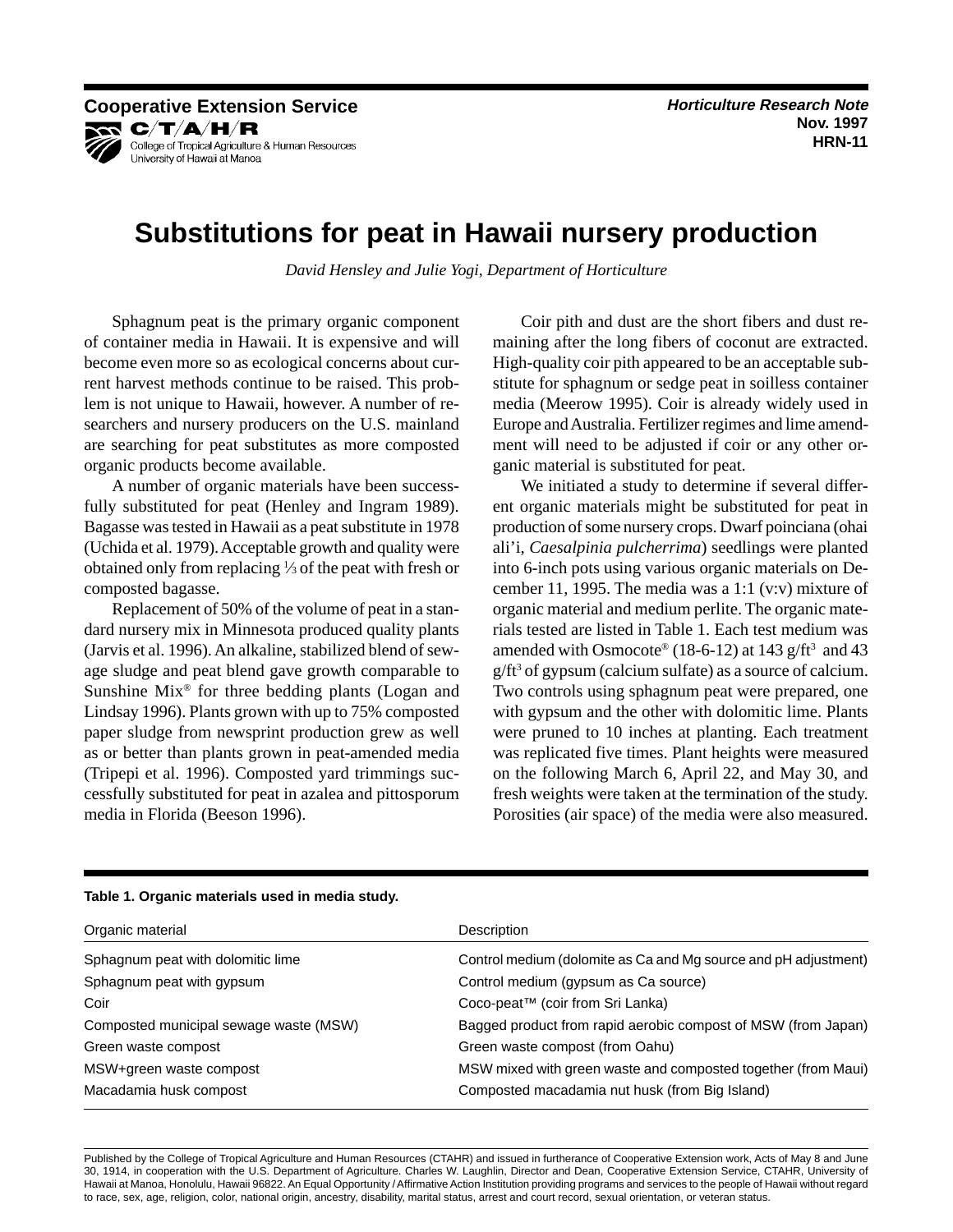|  |                                         |  |  | Table 2. Average heights of dwarf poinciana seedlings |
|--|-----------------------------------------|--|--|-------------------------------------------------------|
|  | grown with different organic materials. |  |  |                                                       |

| Organic portion            | Plant height (cm)<br>March 6 April 22 May 30 |      |                   |
|----------------------------|----------------------------------------------|------|-------------------|
| peat with lime             | $14.3$ ns                                    | 19.0 | 16.5 ns $21.5$ ns |
| peat with gypsum           | 14.7                                         |      | 29.4              |
| coir                       | 15.2                                         | 21.0 | 30.0              |
| <b>MSW</b>                 | 13.1                                         | 17.6 | 37.0              |
| composted green debris     | 14.0                                         | 23.0 | 35.8              |
| composted MSW+green debris | 16.6                                         | 20.4 | 32.0              |
| macadamia husk compost     | 15.6                                         | 25.0 | 38.8              |

ns = no statistically significant differences between for plant heights within columns (5% probability level)

Porosity is the volume of the medium occupied by air after the container has been saturated with water and allowed to drain freely.

### **Plant growth**

Growth of the dwarf poinciana seedlings was good in each test media over the duration of the study (Tables 2 and 3). There were no statistically significant differences among the different media at any measurement. Growth of the plants in both peat mixtures was less than that achieved by the other organic materials at the last measurement. The plants in the peat with lime media were noticeably smaller and less thrifty as indicated by fresh weight at the conclusion of the study (Table 3). The plants received no additional fertilization after planting. The plants were able to utilize the higher levels of nitrogen and other nutrients from the composts and coir as they became available.

### **Porosity**

Porosity is a concern with organic materials to growers for several reasons. First, the mix must have adequate large pore space to be well aerated for the roots. Excessive large pores, however, decrease the amount of water the media can store. The particles of organic material may become smaller with time due to decomposition and can sift down in the pot, clogging the pores and reducing aeration. The material needs to be relatively stable to avoid this problem.

**Table 3. Fresh weight at harvest of dwarf poinciana seedlings grown in various organic materials.** 

| Organic portion                                                                | Fresh weight (g)                |             |  |
|--------------------------------------------------------------------------------|---------------------------------|-------------|--|
| peat with lime<br>peat with gypsum<br>coir<br><b>MSW</b>                       | 14.3<br>27.5 ab<br>33.4<br>42.4 | a<br>b<br>b |  |
| composted green debris<br>composted MSW+green debris<br>macadamia husk compost | 31.6<br>35.8<br>45.0            | b<br>b<br>h |  |

Means followed by the same letter are not significantly different when tested by Tukey HSD (5% probability level)

For outdoor production, container media should have large or drainable pore space of 20 to 30 percent of the volume (Ingram and Henley 1989). This range provides good aeration and water capacity and allows excess water to drain away. The porosity of all of the media tested was within the 20 to 30 percent range at both examination dates (Table 4).

All of the composted organic materials and coconut coir tested produced dwarf poinciana growth equal to or better than that of peat. The plants in the compost were larger than those grown in peat at the end of the 173 day study. This was undoubtedly due to the release of nitrogen and other nutrients from their organic sources. Peat contains less nitrogen than composts. Since we wanted to look at the effect of the media, we did not add supplemental fertilizer as would be done in nursery production. The plants in the peat, and other media as well, would have grown larger had supplemental fertilizer been added.

The goal of this study was to determine if coir, green landscape debris, and/or municipal composts could substitute for peat in production of a woody plant. The growth we saw indicated that any of the materials tested could be an alternative for peat moss to grow dwarf poinciana seedlings. We do not mean to suggest from these results that this may be the case with every plant. Do some experimentation with your material in your operation to determine the suitability of a substitute. There are a number of factors to consider.